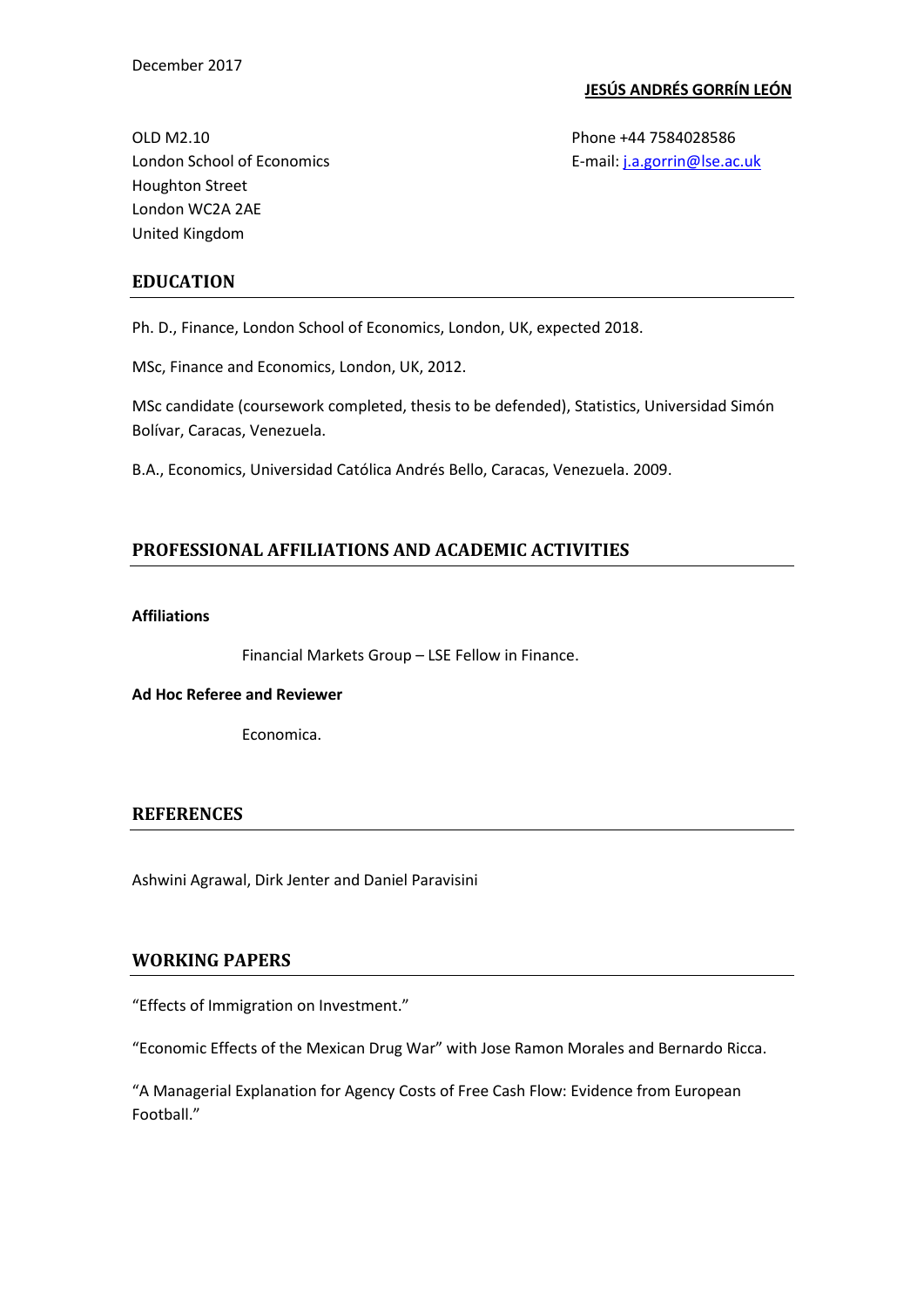## **ACADEMIC SEMINAR PRESENTATIONS**

| 2017 | LSE Finance PhD Work in Progress Seminar. |
|------|-------------------------------------------|
| 2016 | LSE Finance PhD Work in Progress Seminar. |
| 2015 | LSE Finance PhD Work in Progress Seminar. |
| 2014 | LSE Finance PhD Work in Progress Seminar. |

### **TEACHING**

- 2017 2018 Fellow in Finance for "Corporate Finance, Investments and Financial Markets" (undergraduate – diploma), LSE. Final survey scores not yet available.
- 2016 2017 Graduate Teaching Assistant for "Corporate Finance, Investments and Financial Markets" (undergraduate – diploma), LSE. Average Instructor Score: 1.8 (on a scale from 1 to 5, 1 being best).

Summer Graduate Teaching Assistant for "Risk Management", LSE. Average Instructor Score 4.1 (on a scale of 1 to 5, 5 being the best).

Summer Graduate Teaching Assistant for "Finance", LSE. Average Instructor Score 4.6 (on a scale of 1 to 5, 5 being the best).

2015 – 2016 Graduate Teaching Assistant for "Principles of Finance" (undergraduate), London School of Economics. Average Instructor Score: 1.9 (on a scale from 1 to 5, 1 being best).

> Summer Graduate Teaching Assistant for "Finance", London School of Economics. Average Instructor Score: 82% positive reviews.

2014 – 2015 Graduate Teaching assistant for "Principles of Finance" (undergraduate), London School of Economics. Average Instructor Score: 1.8 (on a scale from 1 to 5, 1 being best).

> Summer Graduate Teaching Assistant for "Finance", London School of Economics. Average Instructor Score: 80% positive reviews.

Summer Graduate Teaching Assistant for "Alternative Investments", London School of Economics. Average Instructor Score: 78% positive reviews.

Summer Graduate Teaching Assistant for "Corporate Finance in a Global World: Challenges and opportunities", LSE – Peking University, Beijing, China.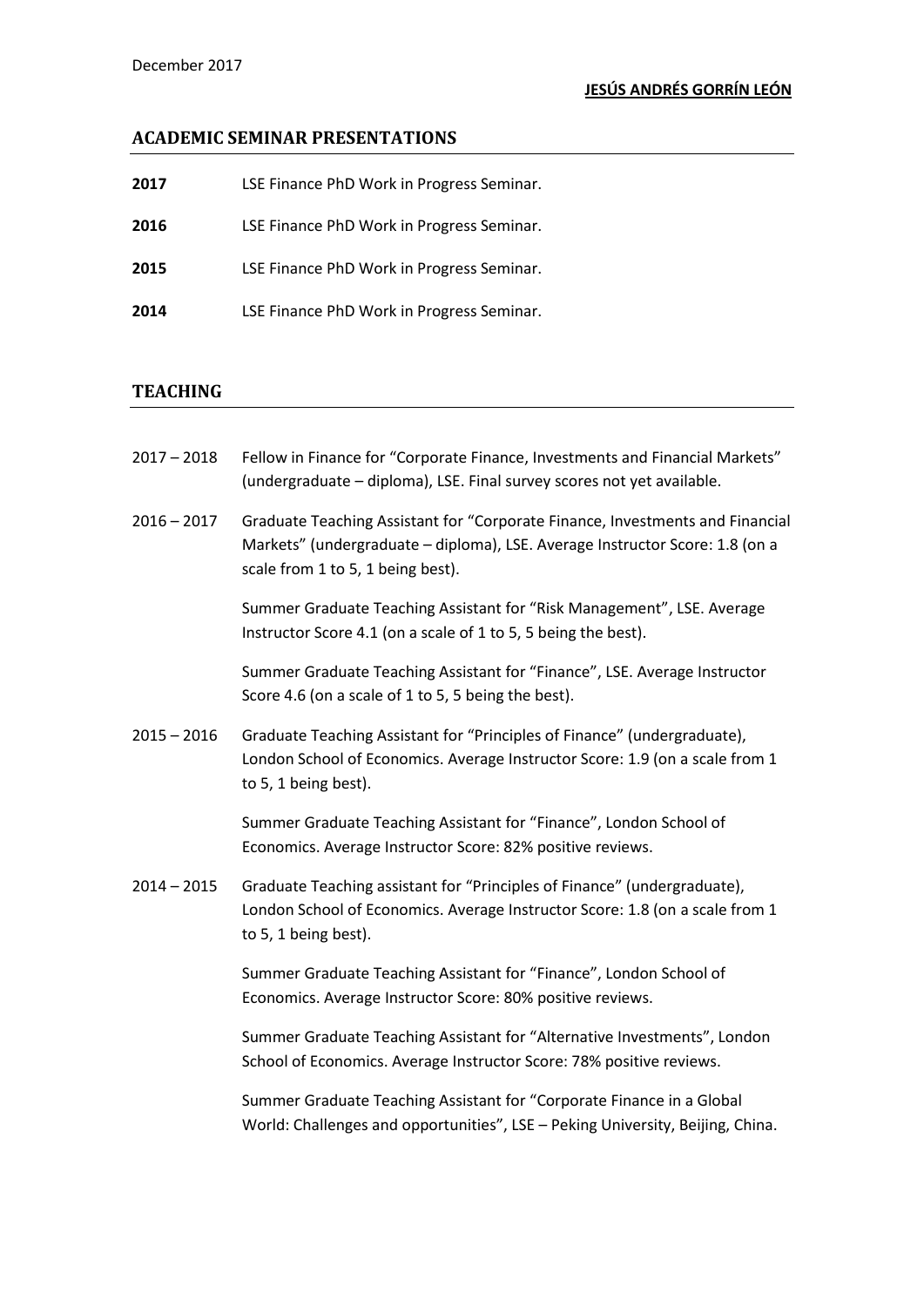2013 – 2014 Graduate Teaching assistant for "Principles of Finance" (undergraduate), London School of Economics. Average Instructor Score: 1.9 (on a scale from 1 to 5, 1 being best).

Summer Graduate Teaching Assistant for "Finance", LSE.

- 2012 2013 Summer Lecturer for "Statistics" (MBA), IESA, Caracas, Venezuela.
- 2010 2011 Lecturer for "Microeconomics" (undergraduate). Universidad Católica Andrés Bello, Caracas, Venezuela. Winner of an Excellent Teaching Award.

Lecturer for "Debate and Argumentation" (undergraduate). Universidad Católica Andrés Bello, Caracas, Venezuela.

Lecturer for "Econometrics". Universidad Monteavila, Caracas, Venezuela.

## **COURSE SUPPORT AND MARKING**

2016 – 2017 Course Support and Marking for Applied Corporate Finance (graduate), London School of Economics.

> Course Support and Marking for Corporate Finance (graduate), London School of Economics.

Marking for Corporate Finance A (graduate), London School of Economics.

2015 – 2016 Course Support and Marking for Applied Corporate Finance (graduate), London School of Economics.

> Course Support and Marking for Corporate Finance (graduate), London School of Economics.

Marking for Principles of Finance (undergraduate), London School of Economics.

2013 – 2014 Marking for Principles of Finance (undergraduate), London School of Economics.